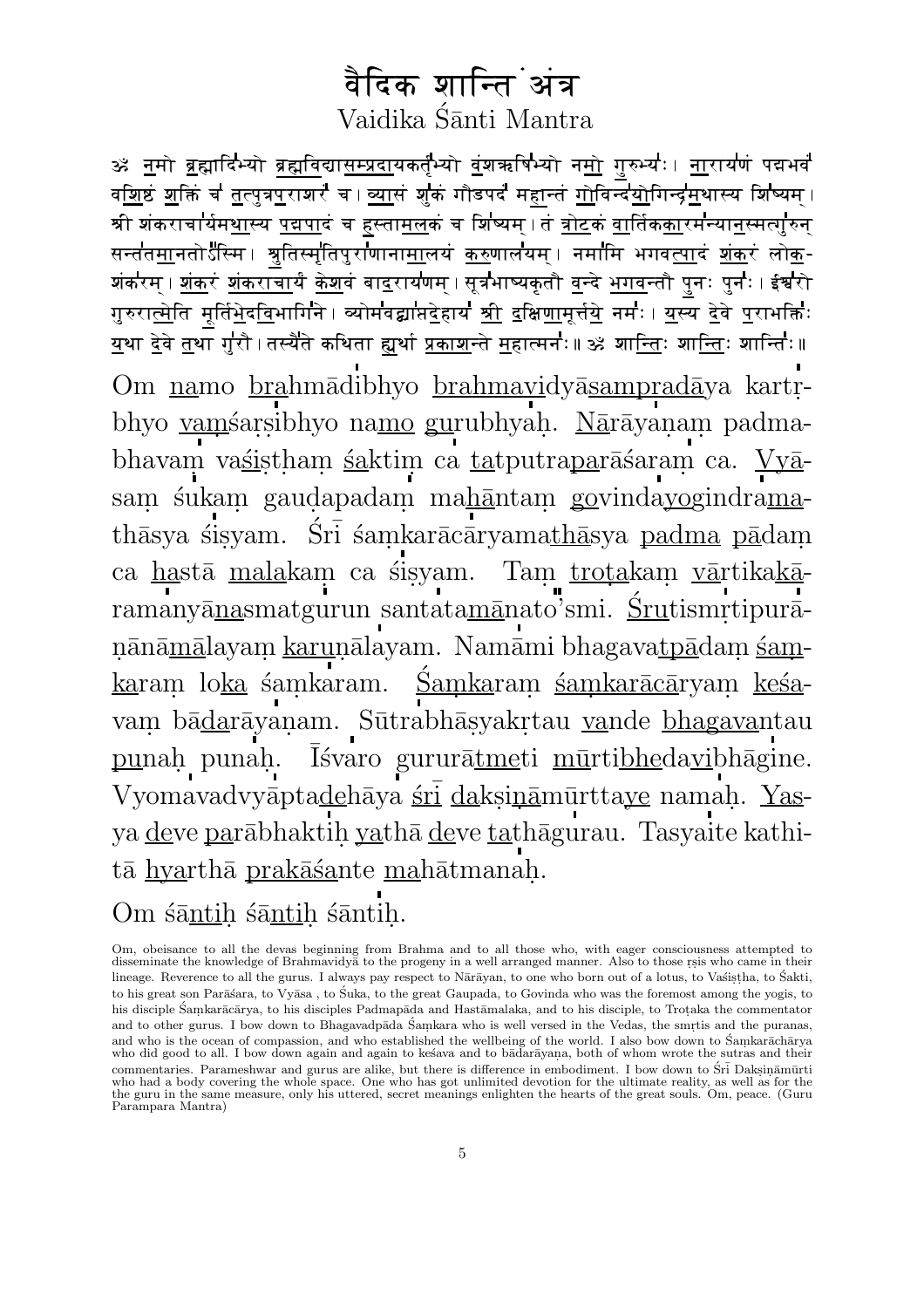## ॐ सह नावव॑तु । सह नौ भुन॑क़ु । सह <u>वी</u>र्यं <u>कर</u>वाव॑है । <u>तेजस्वि</u> ना<u>व</u>र्धातम॑स्तु । मा॑ विद्विषाव॑है ॥ : अत्रोति: शा<u>न्ति</u>: शान्ति:॥

Om  $\underline{\text{saha}}$ nāvavatu.  $\underline{\text{Saha}}$ nau bhunaktu.  $\underline{\text{Saha}}$ vīryam<br/>  $\underline{\text{kara}}$ vāvahai. Tejasvi nā<u>va</u>dhītamastu. Mā vi<u>dvi</u>sāvahai. Om śā<u>nti</u>ḥ śāntiḥ śāntiḥ.

May the Lord protect both teacher and disciple and may He cherish us both. May we work with full energy, that our study<br>be perfect and give good results. May we never feel ill-will toward the other. Om, peace. (Katho, Shve pp. 98, 165)

. For example, for example, the example of  $\mathcal{M}$  ,  $\mathcal{M}$  is a bounded of  $\mathcal{M}$  ,  $\mathcal{M}$ nmo b}Z. no baz. (vmv b) baz. (varialistica) baz. (ved b) ved baz. (varialistica) baz. (ved b) ved b vEd yAEm. s(y\ vEd yAEm. tmAmvt. tÄArmvt. avt mAm^. avt vÄArm^; : शान्तिः शान्तिः शान्ति $\cdot$ ॥

Om <u>śam</u> no <u>mi</u>traḥ śam <u>va</u>ruṇaḥ. Śaṃ no bha<u>va</u>tvaryamā. Śaṃ <u>na</u> i<u>ndro</u> br<u>ha</u>spatih. Śam no visnu ru<u>ru</u>kramah. Na<u>mo</u> brahmane. Namaste vāyo. Tva<u>me</u>va pratyaksam brahmāsi. Tvāmeva pratyaksam brahma vadisyāmi.  $\underline{\text{R}}$ tam vadisyāmi. Satyam vadisyāmi. Tan<u>mā</u>mavatu. Tadva<u>ktāra</u>mavatu. Ava<u>tu</u> mām. Avatu va<u>ktā</u>ram. Om śā<u>nti</u>ḥ śā<u>nti</u>ḥ śāntiḥ.

May Mitra, Varuna, Aryama, Indra, Brihaspati and omnipresent Vishnu be praised. Salutations to Brahman. O Vayu, salutations to you. You, verily, are the visible Brahman. I shall speak of you alone as the direct Brahman. I shall call you<br>the Cosmic Law. I shall call you the Truth. May Brahman protect me. May He protect the teacher. M protect me, may He protect the teacher. Om, peace. (Taittiriya; NPU p. 218)

tat at the component of the component of the component of the component of the component of the component of th देव<u>धार</u>णो भूयासम् । शरीरं मे <u>व</u>िचर्षणम् । जिह्वा मे मधुमत्तमा । कर्णाभ्यां भू<u>रि</u> विश्रुवम् । ब्रह्मणः कोशोऽसि मेधया पिहितः । युतं मे गोपाय॥ ॐ शान्तिः शान्तिः शान्तिः॥

Om yaśchandasāmrṣabho vi<u>śva</u>rūpaḥ. <u>Chando</u>bhyo'<u>dhyamr</u>tāt sambabhūva sa<u>me</u>ndro <u>medha</u>yā sprņotu. Amrtasya deva<u>dhāra</u>ņo bhūyāsam. Śarīram me vicarsaṇam.  $\underline{Jihv\bar{a}}$ me madhumattamā. Karṇābhyāṃ bhūri viśruvam. brahmanaḥ <u>ko</u>śo'si <u>medha</u>yā pihitaḥ. Śrutaṃ me gopāya. Om śā<u>nti</u>ḥ śā<u>nti</u>ḥ  $\ddot{\text{a}}$ ntih.

He, who is the most prominent in the hymns of the vedas, who is all-pervading and who's widespread grandeur has sprung from the sacred and immortal Vedas, may He – Om, that is Indra – the supreme Lord, delight me with intelligence and<br>mental power. O Lord may I be the possessor of immortality, may my body be in good condition, may my speec worldly intelligence. Guard my learning, which I acquired by hearing. Om, peace. (Taittiriya 1:4:1; NPU p. 223)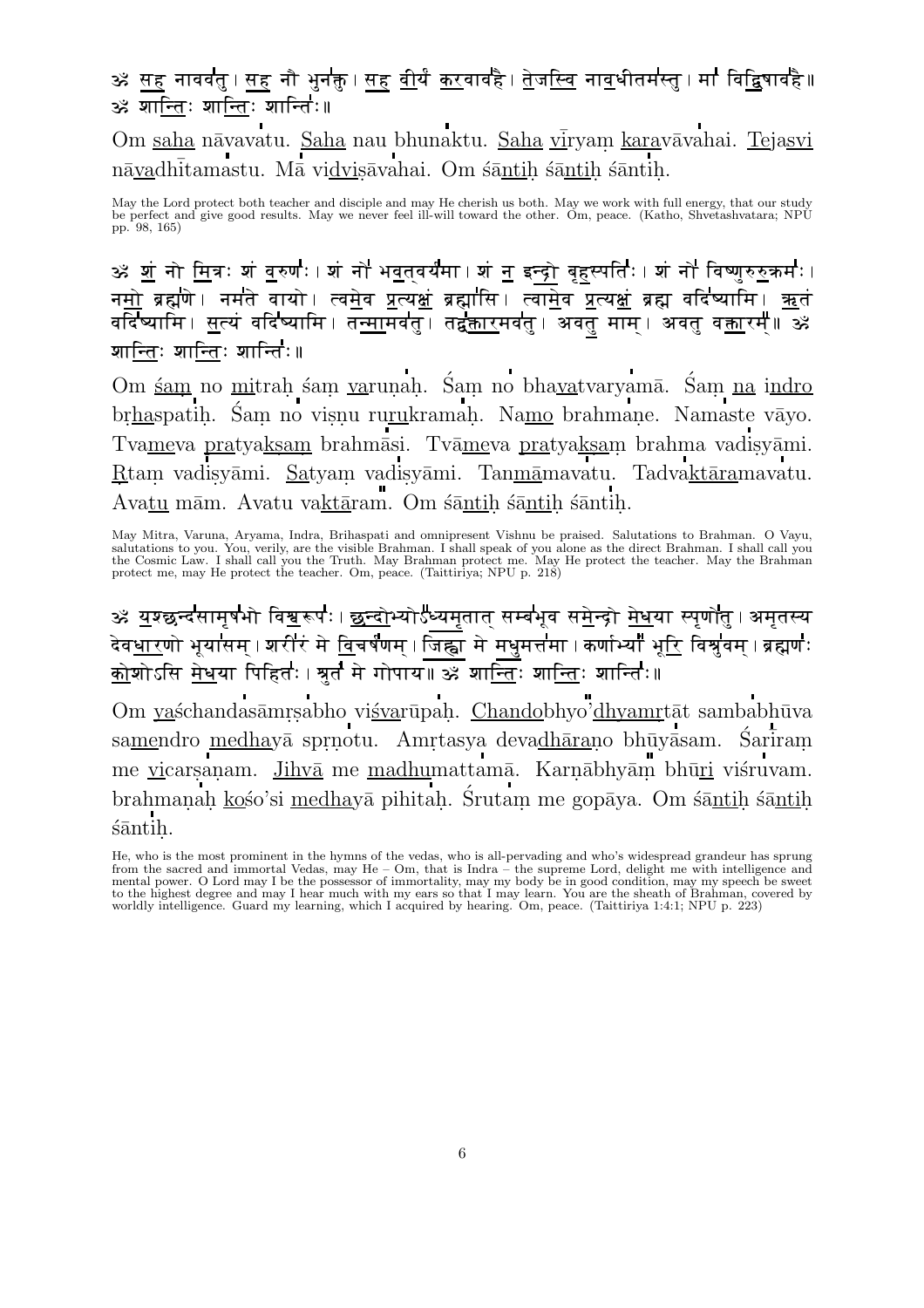## ॐ अहअं वृक्ष<u>स्य</u> रेरि॑वा ⊢<u>क</u>ीर्तिः पृष्ठं <u>गि</u>रेरि॑व ⊢ ऊर्ध्वंपवित्रो <u>व</u>ाजिनीव <u>स्व</u>मृतम॑स्मि ⊢द्र<u>विण</u>ँ <u>स</u>वर्चसम् । सुमेधा अमृ<u>तो</u>क्षितः । इति त्रिशंको<u>र्वे</u>दानुवर्चनम्॥ ॐ शा<u>न्तिः शान्तिः</u> शान्तिः ॥

Om $\underline{\text{aham}}$  v<br/>rksasya rerivā. Kīrtih prstham gireriva. Ūrdhva pavitro vājinīva  $\underline{\textbf{svam}}$ rtamasmi. Dra<u>viņa</u>g<br/>m $\underline{\textbf{sa}}$ varcasam. Sumedhā am<u>rto</u>kṣitaḥ. Iti triśamko<u>rvedānu</u>vacanam. Om santih santih santih.

I am the stimulator of the tree of the universe. My fame is as high as the peak of the mountain. My source is pure (Brahman). I am like the pure reality of the Self, as that is like the sun. I am the power, the wealth and divine intuition. I have realized the true knowledge, imperishable and immortal have I become. This was the declaration of Triśamku, the seer, after his self-realization. Om, peace. (Taittiriya 1:10; NPU p. 231)

<u>ॐ आप्यायन्तु</u> ममाङ्गानि वाक् <u>प्रा</u>णस्रक्षुः श्रोत्रम॑थो बलमिन्द्र<u>िया</u>णि <u>च</u> सर्वाणि । <u>स</u>र्वं ब्रह्मोपनिष॑दं माहं ब्रह्म निराकुर्यां मा मा ब्रह्म निराकरोत, अनिरांकरणमस्त्वनिराकरणं मेऽस्तु । तदात्मनि निर<u>ते</u> य उपनिषत्सु <u>धर्म</u>ास्ते <u>म</u>यि सन्तु ते <u>म</u>यि सन्तु॥ ॐ श<u>ान्ति</u>ः शा<u>न्तिः</u> शान्तिः॥

Om  $\underline{\mathrm{a}}$ py<br/>āyantu mamā<u>ngā</u>ni vāk <u>prā</u>naścakṣuḥ śrotramatho balamindriyāṇi  $\underline{\mathrm{ca}}$ sarvāņi. Sarvam brahmopanis<br/>adam māham brahma nirākuryām mā mā brahma  $\underline{\text{n}i}$ rākarot, anirākara<br/>ņamastvanirākaraṇaṃ me'stu. Tadātmani nirate ya upanisatsu dharmāste mayi santu te mayi santu. Om śāntih śāntih śāntih.

<u>ॐ वाङ मे मनसि प्रतिष्ठिता मनो में वाचि प्रतिष्ठितम अविरावीर्म एधि । वेदस्य म आणीस्थ</u>ः श्रुतं मे मा॑ प्रहासीः । अ<u>ने</u>नाधी<u>ते</u>नाहोरा॑त्रान्संद॑थामृतं <u>व</u>दिष्या॑मि । <u>स</u>त्यं <u>व</u>दिष्या॑मि । त<u>न्म</u>ामर्वतु । —<br>तद्<u>वकार</u>मवतु । अवतु मामऽवतुव<u>क</u>्तारमवतुव<u>क्त</u>ारम् ॥ ॐ श्रा<u>न्ति</u>ः शा<u>न्ति</u>ः शान्तिः॥

Om vān me manasi pratisthitā mano me vāci pratisthitam avirāvirma edhi. Vedasya ma anisthah srutam me ma prahasih. Anenadhitenahoratransamdadhāmrtam vadisyāmi. Satyam vadisyāmi. Tanmāmavatu. Tadvaktāramavatu. Avatu māma'vatuvaktāramavatu vaktāram. Om śāntih śāntih śāntih.

May my speech be fixed upon my mind and may my mind be fixed upon my speech. O Self-luminous Brahman, be Thou revealed to me. May both mind and speech make me able to understand the truth of the Vedas. May the Vedic truth be ever present in me. Day and night I shall dedicate to this endeavor. I shall think the truth and I shall speak the truth. May That (Brahman) protect me. May He protect the teacher. May He protect me. May He protect the teacher. Om, peace. (Aitareya; NPU p. 145, Nirvāna; SD p. 388)

## ॐ भद्रं नो अभिवातय मन॑ः॥ ॐ शान्तिः शान्तिः शान्तिः॥

Om bhadram no abhivātava manah. Om śāntih śāntih śāntih.

O, Supreme, help us to fix our minds on blissful eternal purity and eternal happiness. Om, peace. (Rgveda? p.?)

May all my limbs, speech, eyes, strength and all other organs and faculties become vigilant, keenly active and well developed. Everything is Brahman described in the Upanishads. May I surely not be neglectful of Brahman nor Brahman of me. Let<br>there be no rejection of me by Brahman and of Brahman by me. May all the virtues revealed in the Upanishad in me giving great joy to Atman. May they be evident in me. Om, peace. (Keno; NPU p. 34, Kunda; SD p. 401)